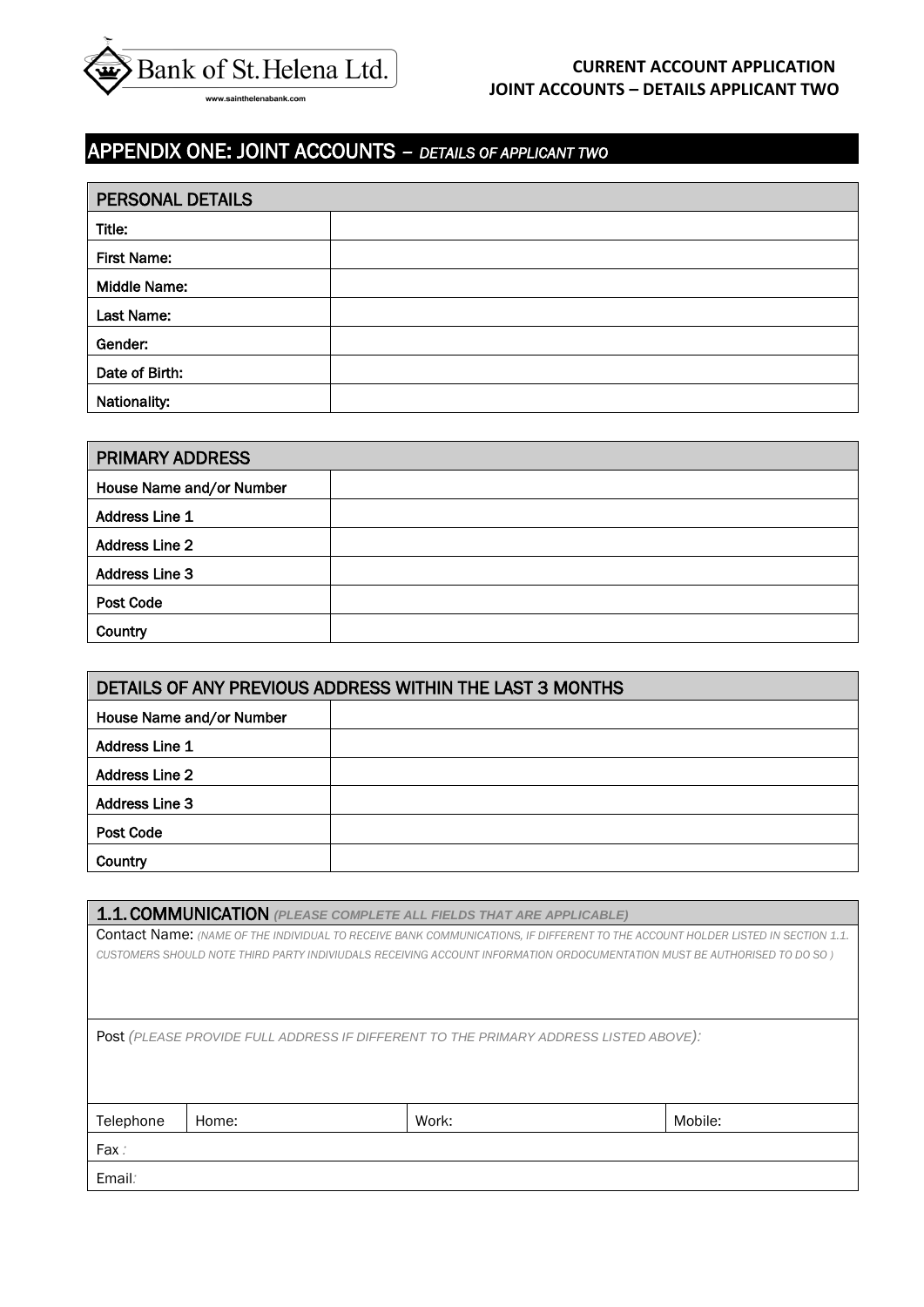

# **CURRENT ACCOUNT APPLICATION JOINT ACCOUNTS – DETAILS APPLICANT TWO**

EMPLOYMENT AND INCOME DETAILS

| Employed                                                   | Unemployed             |                                              |  |
|------------------------------------------------------------|------------------------|----------------------------------------------|--|
| Self-Employed                                              | Other (please specify) |                                              |  |
|                                                            |                        |                                              |  |
| <b>Employer Name:</b>                                      |                        |                                              |  |
| Address Line 1:                                            |                        |                                              |  |
| Address Line 2:                                            |                        |                                              |  |
| Address Line 3:                                            |                        |                                              |  |
| Post Code:                                                 |                        |                                              |  |
| Country:                                                   |                        |                                              |  |
| <b>Nature or Business</b> (in which you are employed):     |                        |                                              |  |
| <b>Occupation</b> (your Position within the organisation): |                        |                                              |  |
| <b>Salary</b> (please tick if appropriate)                 |                        | <b>Pension:</b> (please tick if appropriate) |  |
| Any other Source of Income (please tick if appropriate)    |                        |                                              |  |

## SUPPORTING DOCUMENTATION

#### Proof of identification

Individuals holding St Helenian Status are required to provide photo identification or a copy of their birth certificate and verification of current and past postal address (if applicable to 4.1.1).

Individuals without St Helenian Status will be required to provide a current Passport for photo identification, verification of current and past postal address (if applicable to 4.1.1) and proof of long term stay on either St Helena or Ascension Island e.g. Letter of Employment, Contract, etc.

Please note where an applicant's name differs to that shown on a Birth Certificate or Valid Passport, proof of name change must be provided. E.g. Marriage Certificate or Gazette Publication. *(PLEASE INDICATE BELOW WHICH DOCUMENTATION HAS BEEN PROVIDED)*

| <b>Proof of identity</b> (Applicable for all Account Holders) |  |  |
|---------------------------------------------------------------|--|--|
| <b>Birth Certificate</b>                                      |  |  |
| Valid Passport                                                |  |  |
| Other e.g. Marriage Certificate (PLEASE SPECIFY)              |  |  |
|                                                               |  |  |

Confirmation of address (All Account opening customers)

Utility bill (for current and past address)

Tax bill

Other *(PLEASE SPECIFY)*

| <b>Proof of Long Term Stay</b> (for Non-St Helenian residents only)                                        |  |
|------------------------------------------------------------------------------------------------------------|--|
| Letter of Employment (for contracted, non-St Helenian employees)                                           |  |
| Letter of Introduction (for partners of St Helenians and partners/spouses of contracted, non St Helenians) |  |